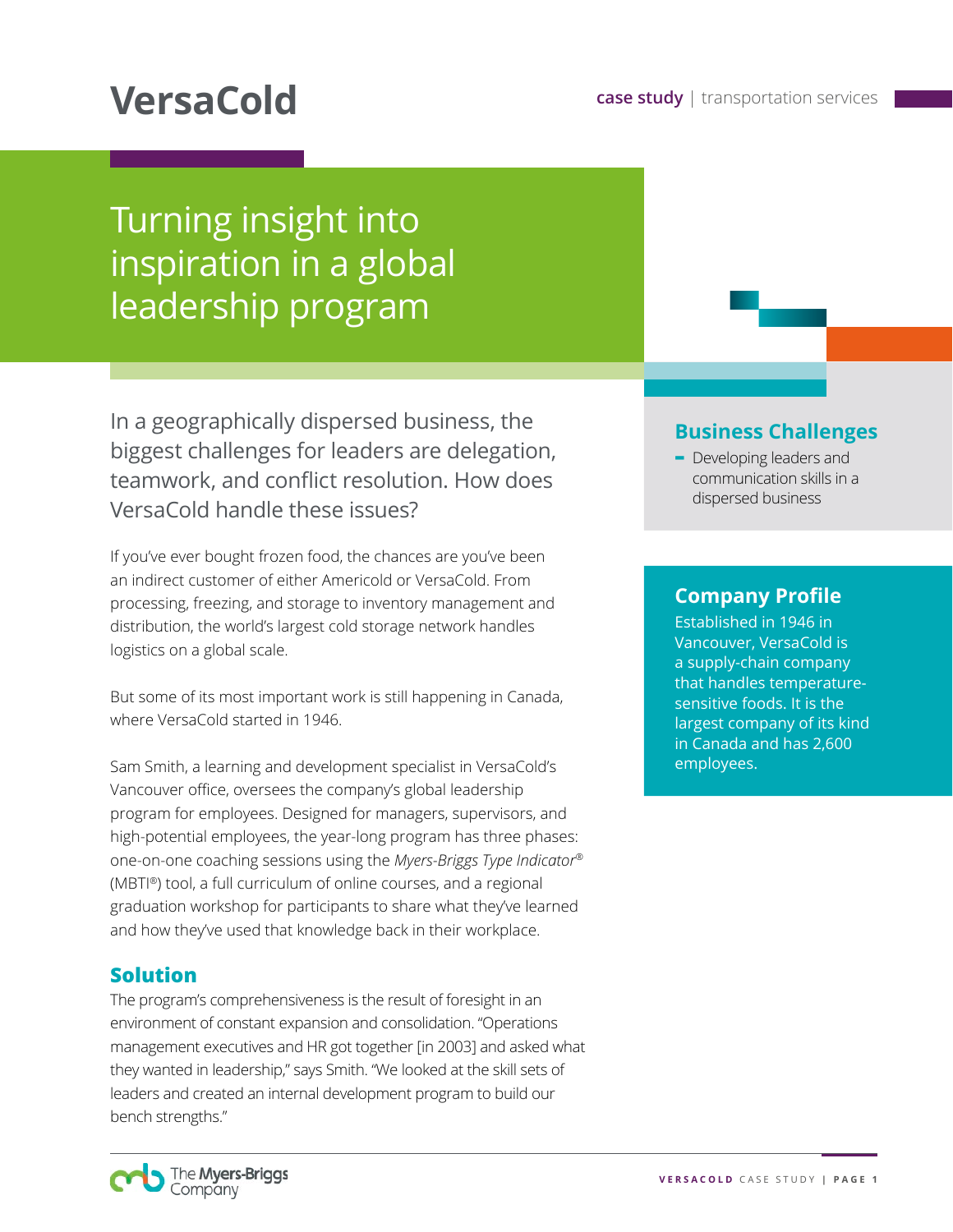## **VersaCold**

Smith says the biggest challenges for leaders in such a geographically dispersed conglomerate are delegation, teamwork, and conflict resolution—all of which she sees as aspects of communication. To help up-and-coming leaders meet these challenges, the coaching phase includes personality type assessments using the MBTI Step II™ tool. "The MBTI assessment addresses our big need for communication," says Smith.

The coaching phase also includes a session with each participant's manager, to explore their working relationship. "The managers also take an MBTI assessment," says Smith. "The advantage of the MBTI tool is that it helps them with self-awareness and what changes they could make. It's easy to get buy-in from managers when they see the process."

#### **Results**

With several hundred graduates since 2006, a key to the program's success is follow-up. Smith makes check-up calls to participants at the halfway point to discuss what they've learned about their personal preferences and how to apply it to any leadership barriers or challenges they're working on.

Smith also attends the graduation workshops, so she sees participants give presentations on their progress toward the goals they had set during enrolment. "There's a lot to the leadership program; we want to see how they put it all together," she says. Smith says a highlight of the program for most participants is knowing their personality type and using that knowledge to work better with peers and supervisors.

She notes that some participants have turned insight into inspiration: "One participant talked about working in a unionized environment and was working with the coach on a leadership style that was about influence, not control. Another told us that, because of the program, they were taking more time to express gratitude to people for work done day-to-day. It's made this person more visible to the people in their team."

#### **Solution**

- **-** Design a one-year in-house development program
- **-** Focused on leadership skill sets and communication
- **-** Use MBTI Step II for the coaching module

There's unanimous agreement. Attitudes are improved. People are more open, less resistant to change. People

are more engaged.



**Sam Smith,**  Learning and Development Specialist, VersaCold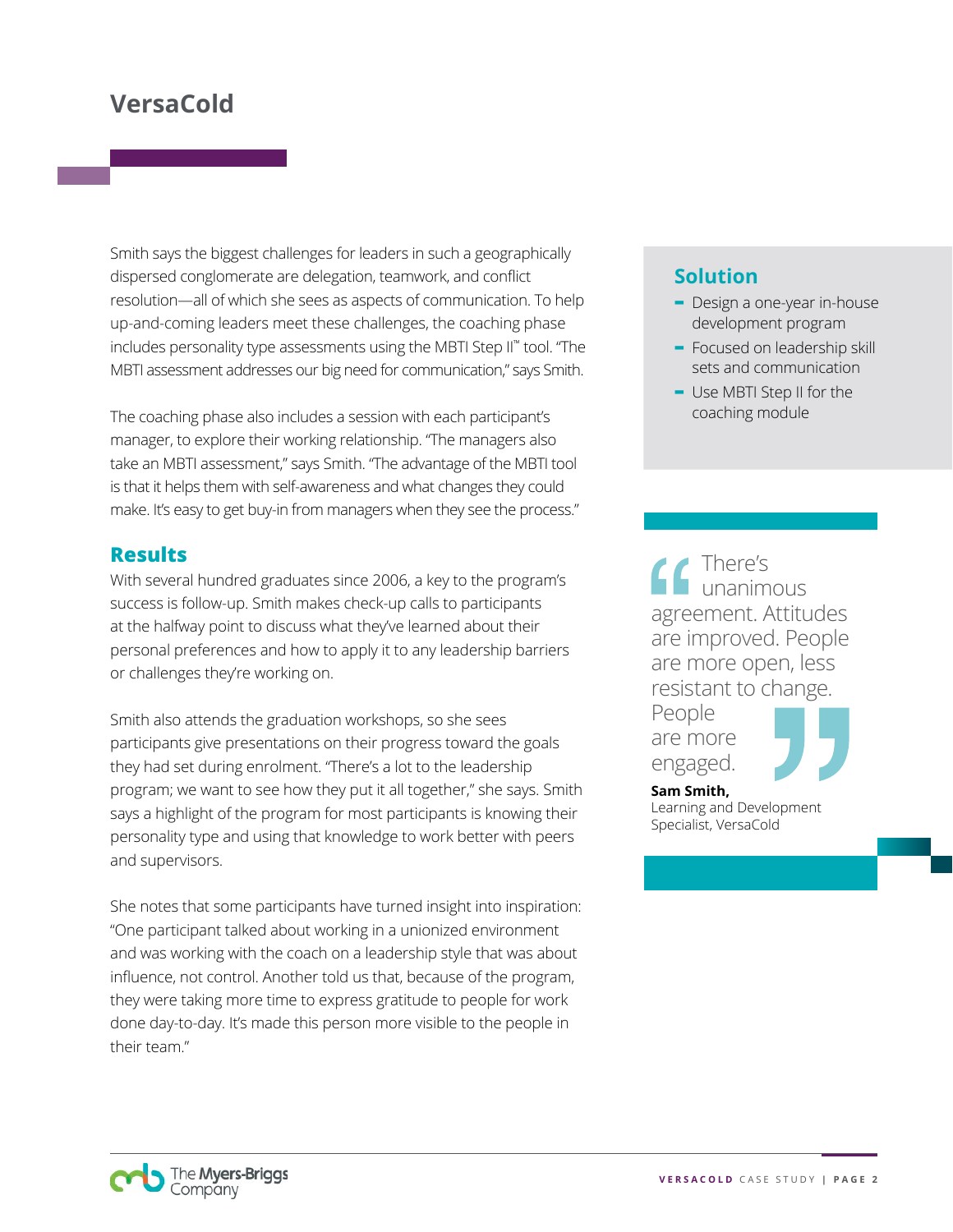# **VersaCold**

Because participants' managers are also at the workshops, Smith gets their feedback to help her evaluate the program. "We ask them whether they've seen improvement," she says. "There's unanimous agreement. Attitudes are improved. People are more open, less resistant to change. People are more engaged."

**Sam Smith** is a learning and development specialist with VersaCold Group. With a 25-year-plus career in warehousing and distribution, she ensures the successful annual implementation of the organization's leadership and performance management programs. She is an MBTI® Certified Practitioner.

#### **Results**

- **-** Improved attitudes across the company
- **-** More openness, less resistance to change